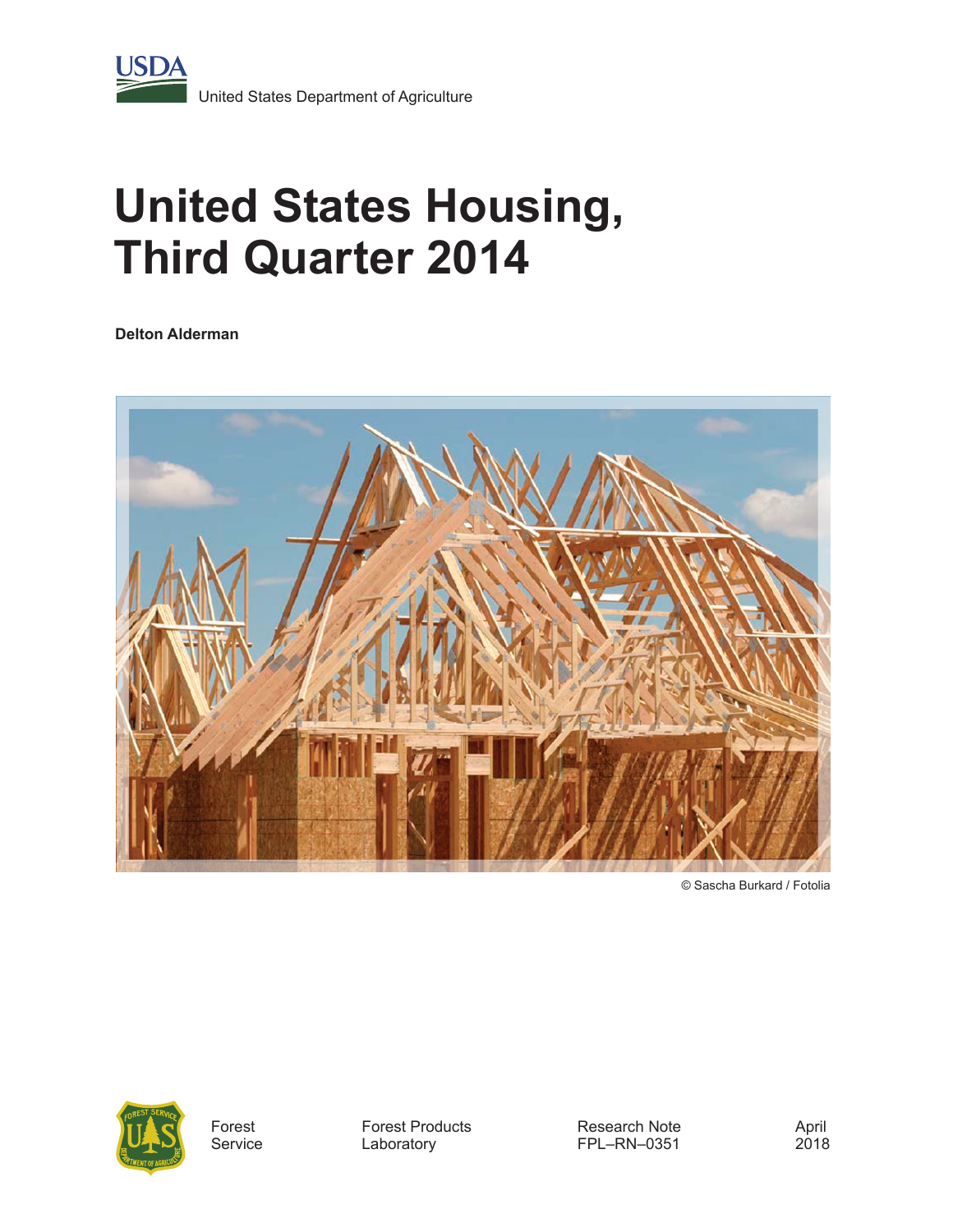#### **Abstract**

The U.S. housing market's quarter three indicated slight improvement from the second quarter, with the exception of multifamily construction. Improvement spending declined within the quarter, quarter-over-quarter, and year-over-year. Viewed from a recent historical context, all housing construction subsectors exceeded the record lows recorded in the 2008 to 2011 time period.

Keywords: Housing permits, starts, under construction, completions, construction spending, quarterly and annual construction averages, nominal and inflation adjusted construction spending, gross domestic product.

#### **Contents**

| Residential Construction Spending10 |  |
|-------------------------------------|--|
|                                     |  |
|                                     |  |
|                                     |  |
|                                     |  |

#### April 2018

Alderman, Delton. 2018. United States Housing, Third Quarter 2014. Research Note FPL-RN-0351. Madison, WI: U.S. Department of Agriculture, Forest Service, Forest Products Laboratory. 15 p.

A limited number of free copies of this publication are available to the public from the Forest Products Laboratory, One Gifford Pinchot Drive, Madison, WI 53726–2398. This publication is also available online at www.fpl.fs.fed.us. Laboratory publications are sent to hundreds of libraries in the United States and elsewhere.

The Forest Products Laboratory is maintained in cooperation with the University of Wisconsin.

The use of trade or firm names in this publication is for reader information and does not imply endorsement by the United States Department of Agriculture (USDA) of any product or service.

In accordance with Federal civil rights law and U.S. Department of Agriculture (USDA) civil rights regulations and policies, the USDA, its Agencies, offices, and employees, and institutions participating in or administering USDA programs are prohibited from discriminating based on race, color, national origin, religion, sex, gender identity (including gender expression), sexual orientation, disability, age, marital status, family/parental status, income derived from a public assistance program, political beliefs, or reprisal or retaliation for prior civil rights activity, in any program or activity conducted or funded by USDA (not all bases apply to all programs). Remedies and complaint filing deadlines vary by program or incident.

Persons with disabilities who require alternative means of communication for program information (e.g., Braille, large print, audiotape, American Sign Language, etc.) should contact the responsible Agency or USDA's TARGET Center at (202) 720–2600 (voice and TTY) or contact USDA through the Federal Relay Service at (800) 877–8339. Additionally, program information may be made available in languages other than English.

To file a program discrimination complaint, complete the USDA Program Discrimination Complaint Form, AD-3027, found online at http://www.ascr.usda. gov/complaint\_filing\_cust.html and at any USDA office or write a letter addressed to USDA and provide in the letter all of the information requested in the form. To request a copy of the complaint form, call (866) 632-9992. Submit your completed form or letter to USDA by: (1) mail: U.S. Department of Agriculture, Office of the Assistant Secretary for Civil Rights, 1400 Independence Avenue, SW, Washington, D.C. 20250–9410; (2) fax: (202) 690–7442; or (3) email: program.intake@usda.gov.

USDA is an equal opportunity provider, employer, and lender.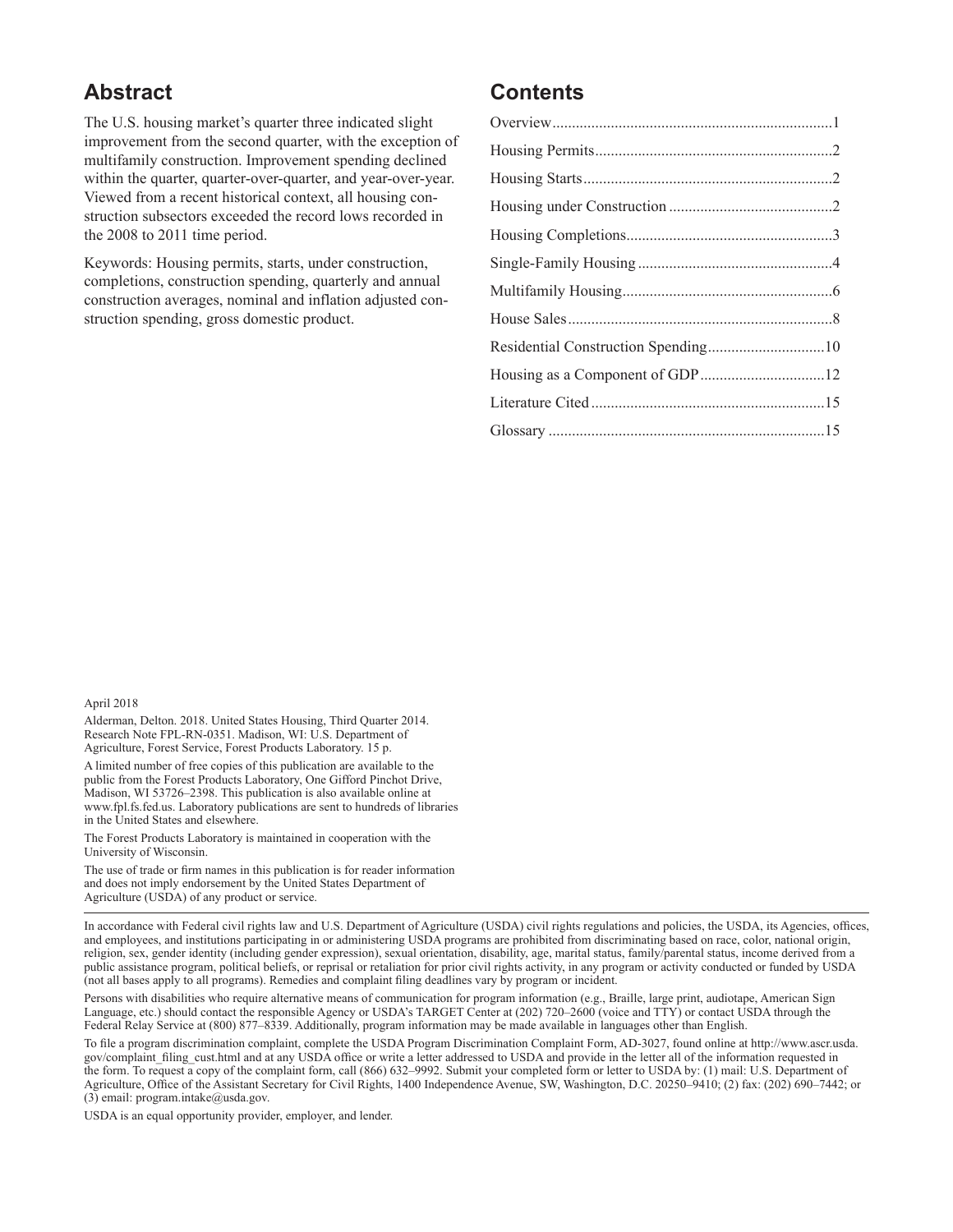## **United States Housing, Third Quarter 2014**

**Delton Alderman,** Research Forest Products Technologist Forest Products Laboratory, Madison, Wisconsin, and Northern Research Station, Princeton, West Virginia

## **Overview**

The third quarter 2014 U.S. housing market sectors were virtually unchanged from quarter two, with the exception being home improvement or remodeling spending. In this category, expenditures decreased and were substantially less than reported at the beginning of the year. A combination of factors hindered the housing market, including rising housing prices, strict loan requirements, declining real median incomes, and lackluster household formations.

Housing, primarily new construction and remodeling, is a vital market for wood products. For instance, wood framing was used in 94.2% of completed new single-family homes in 2013, somewhat less than consumed in 2010 (95.2%) and in 2009 (95.0%) (Census Bureau 2015e). Wood products consumption for the improvement sector (or remodeling) used 25% of all sawnwood, 26% of structural panels, and 16% of nonstructural panels in 2013 (Fig. 1). New single-family attached and detached construction houses consumed 21% of all sawnwood, 30% of structural panels, and 16% of nonstructural panels in 2013. New multifamily apartment construction consumed 4% of all sawnwood, 4% of structural panels, and 5% of nonstructural panels in 2013. Manufactured housing consumed an estimated 1% of all sawnwood, 2% of structural panels, and 1% of nonstructural panels in 2013. In total, new housing construction consumed 26% of all sawnwood, 36% of structural panels, and 18% of nonstructural panels in 2013 (Fig. 2) (Howard and McKeever 2014).



**Figure 1. Repair and remodeling's percentage of wood products consumption. Data source: Howard and McKeever (2014).**



Figure 2. New construction's percentage of wood products **consumption. Data source: Howard and McKeever (2014).**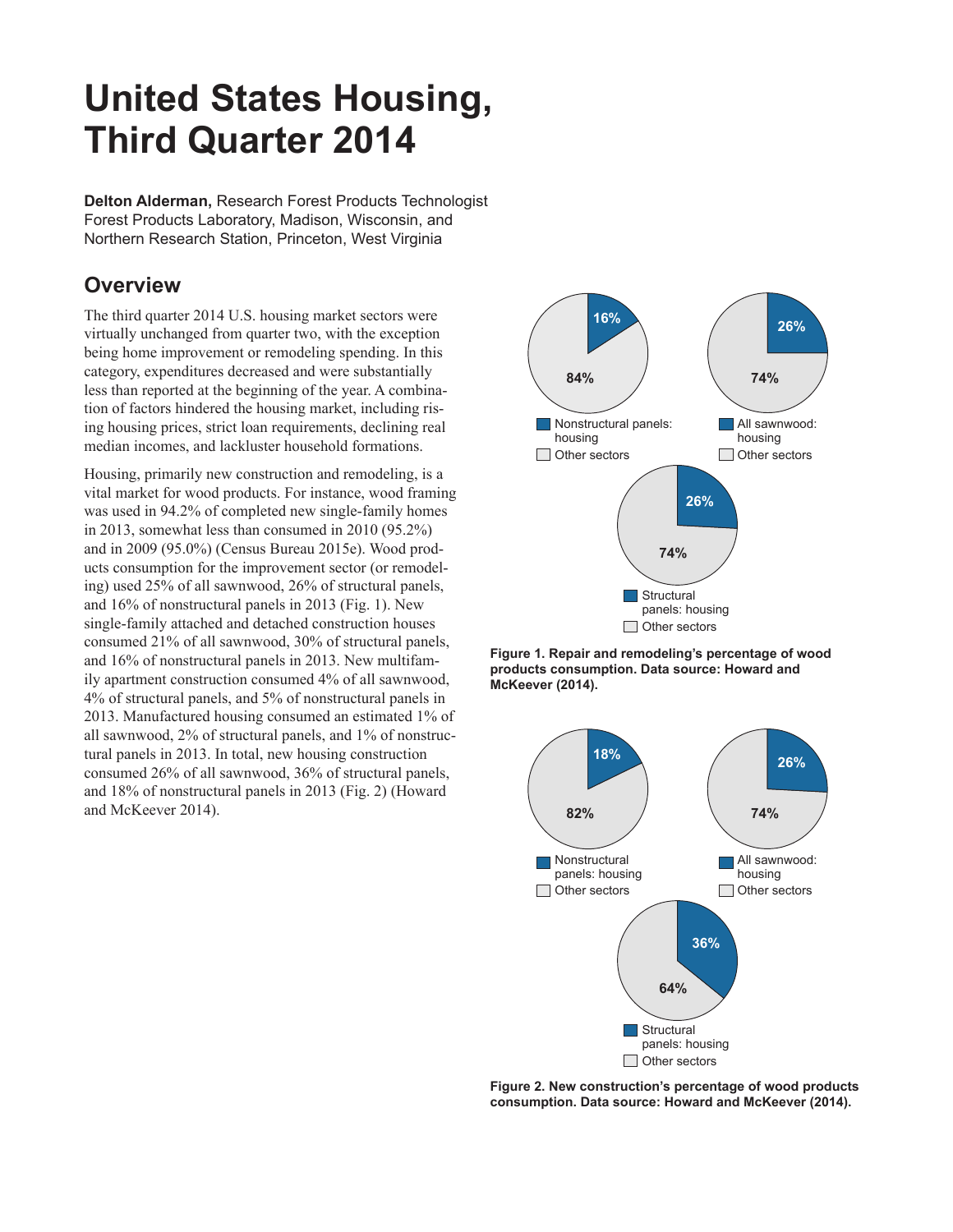#### **Housing Permits**

Housing permits (see glossary for definitions of terms) are a leading indicator for gauging the current status and future of the housing construction market. In 2005, at the peak of the housing boom, 2.155 million building permits were issued at a seasonally adjusted annual rate (SAAR), the most since 1972. In quarter three of 2014, issued permits increased minimally by 0.3% from quarter two and 6.3% year-overyear  $(Y/Y)$  (SAAR) (Tables 1 and 2; Fig. 3).

In addition to assessing monthly data, analysts also contrast quarterly data to assess the housing market. The average number of permits issued in the third quarter of 2014 was 27.2% less than the 1960–2008 averages and 23.7% less than the 1960–2013 averages (based on quarter three means) (Table 11). The average number of permits issued in the third quarter of 2014 was 26.7% less than the 1959–2008 average and 23.5% less than the 1959–2013 average annual rate (AR) basis (Table 12).

#### **Housing Starts**

Housing starts also are an indicator for the housing construction market, because starts are generally regarded as an indicator for the health of the housing market and are integral to the production of economic activity. Starts include new single-family (SF) and multifamily (MF) structures, which historically make up an important portion of the U.S. Gross Domestic Product (GDP). From a historical perspective, a record 2.068 million housing starts were recorded in 2005. In the third quarter of 2014, starts increased 4.6% from quarter two and 16.5% year-over-year (SAAR) (Tables 1 and 2; Fig. 3). Overall, starts were mixed in the third quarter, similar to quarters one and two.

For further comparison, the average number of starts issued in the third quarter of 2014 was 33.5% less than the 1960– 2008 and 29.3% less than the 1960–2013 averages (based on quarter three means) (Table 11). Comparing quarter three's long-term averages, starts were 32.9% less than the 1959–2007 and 29.4% less than the 1968–2013 averages (AR) (Table 12).

#### **Housing under Construction**

Housing under construction is generally considered as a lagging indicator for assessing the housing construction markets and also can be used to assess current construction employment and building material demand. For example, if starts are greater than current demand, a builder may decide to halt construction or slow fabrication time. In turn, these data also can be used to assess current construction employment and building material demand.

Houses under construction improved steadily throughout quarter three, increasing 5.0% from quarter two and 16.5% year-over-year (SAAR) (Tables 1 and 2; Fig. 3). For

2

| Table 1. Housing permits, starts, under construction,       |
|-------------------------------------------------------------|
| and completions, by year and by month (2014) <sup>a,b</sup> |

|      |         |                | Under        |             |
|------|---------|----------------|--------------|-------------|
|      | Permits | <b>Starts</b>  | construction | Completions |
| 2000 | 1,592.3 | 1,569          | 933.8        | 1,573.7     |
| 2001 | 1,636.7 | 1,603          | 959.4        | 1,570.8     |
| 2002 | 1,747.7 | 1,705          | 1,001.2      | 1,648.4     |
| 2003 | 1,889.2 | 1,848          | 1,141.4      | 1,678.7     |
| 2004 | 2,070.1 | 1,956          | 1,237.1      | 1,841.9     |
| 2005 | 2,155.3 | 2,068          | 1,355.9      | 1,931.4     |
| 2006 | 1,838.9 | 1,801          | 1,204.9      | 1,979.4     |
| 2007 | 1,398.4 | 1,355          | 1,025.0      | 1,502.8     |
| 2008 | 905.4   | 906            | 780.9        | 1,119.7     |
| 2009 | 583.0   | 554            | 495.4        | 794.4       |
| 2010 | 605.0   | 587            | 411.0        | 651.7       |
| 2011 | 610.7   | 609            | 417.7        | 585.2       |
| 2012 | 829.7   | 781            | 532.5        | 649.2       |
| 2013 | 990.8   | 925            | 688.7        | 764.4       |
|      |         | $2014^{\circ}$ |              |             |
| Jan  | 1,002   | 888            | 713          | 847         |
| Feb  | 1,030   | 951            | 716          | 872         |
| Mar  | 1,061   | 963            | 725          | 911         |
| Apr  | 1,074   | 1,039          | 743          | 826         |
| May  | 1,017   | 986            | 754          | 903         |
| Jun  | 1,033   | 927            | 768          | 797         |
| Jul  | 1,041   | 1,095          | 790          | 861         |
| Aug  | 1,040   | 966            | 793          | 905         |
| Sep  | 1,053   | 1,026          | 796          | 948         |

<sup>a</sup>In thousands, annual and monthly data.

<sup>b</sup>Data are for conventional housing and do not include mobile home shipments.

c Seasonally adjusted annual rate.

Data source: Census Bureau (2015a).

additional comparison, the average number of houses under construction in the third quarter of 2014 was 21.1% less than the 1970–2008 average and 16.8% less than the 1970– 2013 average (based on quarter three means) (Table 11). The third quarter houses under construction average was 18.7% less than the 1970–2008 average and 16.1% less than the 1970–2013 average (AR) (Table 12).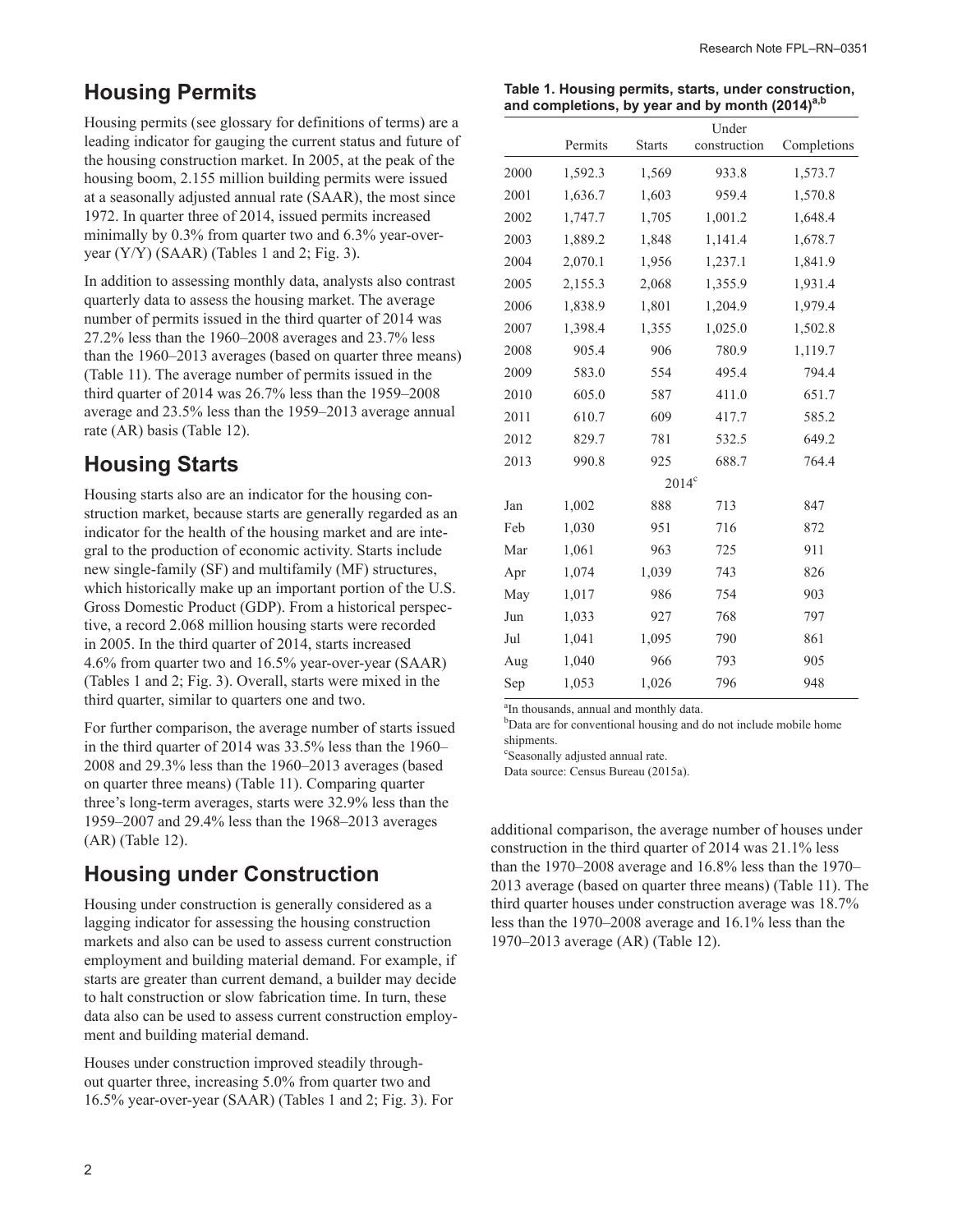#### **Housing Completions**

Number of housing completions indicates the quantity of houses finished and available for sale or rent. Normally, completions lag starts by 5 to 6 months. Analysts may use these data to develop sales estimates for consumer-based products, such as furniture and home appliances.

Housing completions improved steadily throughout quarter three, increasing 7.4% from quarter two and 18.1% Y/Y

(Tables 1 and 2; Fig. 3). For further contrasts, the average number of houses completed was 41.0% less than in 1968–2008 average and 37.2% less than the 1968–2013 average (based on quarter three means) (Table 11). Comparing long-term averages, quarter three completions were 40.9% less than the 1968–2008 average and 37.2% less than the 1968–2013 average (AR) (Table 12).



**Figure 3. Total housing permits, starts, under construction, and completions, 2000–2014, in thousands. Seasonally adjusted annual rates for Quarter 3 (Q3), 2014. Data source: Census Bureau (2015a).**

|                    | 2014<br>3-month<br>running average | Change<br>quarter-over-quarter<br>$(\%)$ | 2013<br>3-month<br>running average | Change<br>year-over-year<br>$(\%)$ |
|--------------------|------------------------------------|------------------------------------------|------------------------------------|------------------------------------|
| Permits            | 1,044.7                            | 0.3                                      | 982.7                              | 6.3                                |
| <b>Starts</b>      | 1,029.0                            | 4.6                                      | 883.0                              | 16.5                               |
| Under construction | 793.0                              | 5.0                                      | 649.3                              | 22.1                               |
| Completions        | 904.7                              | 7.4                                      | 766.3                              | 18.1                               |

**Table 2. Total quarterly and yearly comparisons, quarter three 2014 and 2013a,b,c**

<sup>a</sup>In thousands, annual and monthly data.

<sup>b</sup>Data are for conventional housing and do not include mobile home shipments.

c Seasonally adjusted annual rate.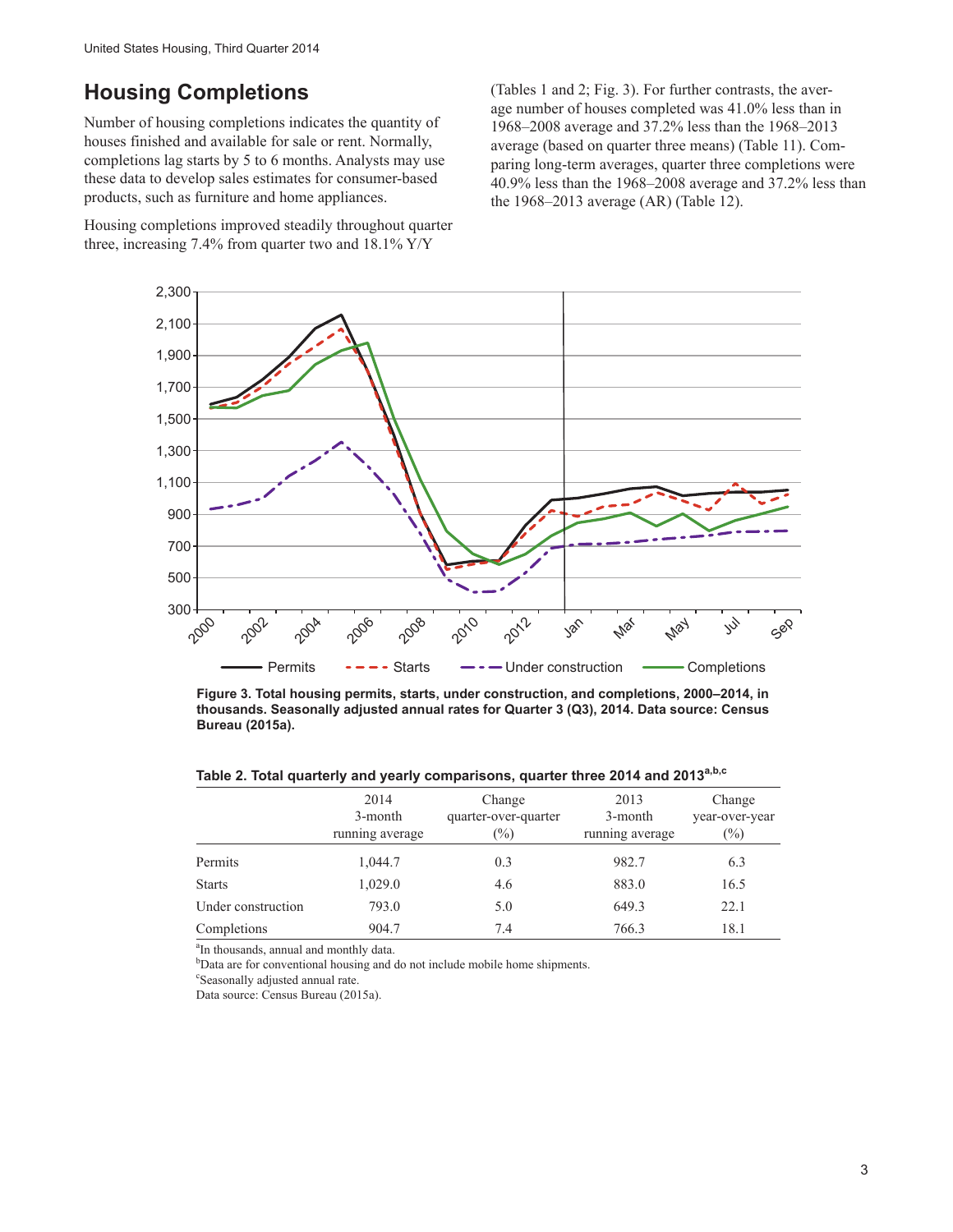#### **Single-Family Housing**

Single-family (SF) housing construction generally consumes more softwood, hardwood, and wood composite products than in any other type of building construction (Wood Products Council 2006). Historically, SF construction has contributed about 2.25% to the U.S. GDP; however, since 2009, SF's portion has averaged about 1% (Bureau of Economic Analysis 2015b). Nonetheless, SF housing starts remain a valuable data subset for assessing the current status of the housing market. SF completions normally lag starts by 6 months to a year. SF data are used by the forest products industry and many other industries to gauge current and future housing activity.

In quarter three of 2014, SF housing improved as compared to the first two quarters of 2014. SF permits increased by 2.1% quarter-over-quarter  $(Q/Q)$  and 3.9%  $Y/Y$  (SAAR). SF starts increased 4.7% Q/Q and 8.7% Y/Y (SAAR), respectively. In the same time frame, SF houses under construction increased 5.0% Q/Q and 22.1% Y/Y (SAAR). SF completions also improved, recording 7.4% Q/Q and 18.1% Y/Y increases (SAAR) (Tables 3 and 4; Fig. 4).

For additional quarterly comparisons, the average number of SF permits issued in the third quarter of 2014 was 22.8% less than the 1960–2008 and 27.9% less than the 1960–2013 averages. SF starts were 40.7% less than the 1959–2007 and 37.1% less than the 1960–2013 averages. SF units under construction were 41.9% less than the 1970–2008 and 38.5% less than the 1970–2013 averages. SF completions were 43.2% less than the 1968–2008 and 39.6% less than the 1968–2013 averages (based on quarter three means) (Table 11).

Contrasting quarter three 2014 data to SF long-term averages, quarter three SF permits issued were 31.3% less than the 1960–2008 average and 28.2% less than the 1959–2013 average. SF starts were 40.1% less than the 1959–2007 average and 37.0% less than the 1959–2013 average. SF units under construction were 38.9% less than the 1970–2008 average and 36.5% less than the 1970–2013 average. SF completions were 43.4% less than the 1968–2008 average and 39.9% less than the 1968–2013 average (AR) (Table 12).

**Table 3. Single-family (SF) housing permits, starts, under construction, and completions, by year (annual rate) and by month (seasonally adjusted annual rate) (2014)a,b**

|                | <b>SF</b> | <b>SF</b>      | SF under     | <b>SF</b>   |
|----------------|-----------|----------------|--------------|-------------|
|                | permits   | starts         | construction | completions |
| 2000           | 1,198.1   | 1,231          | 623.4        | 1,241.8     |
| 2001           | 1,235.6   | 1,273          | 638.3        | 1,255.9     |
| 2002           | 1,332.6   | 1,359          | 668.8        | 1,325.1     |
| 2003           | 1,460.9   | 1,499          | 772.9        | 1,386.3     |
| 2004           | 1,613.4   | 1,611          | 850.3        | 1,531.5     |
| 2005           | 1,682.0   | 1,716          | 929.1        | 1,635.9     |
| 2006           | 1,378.2   | 1,465          | 764.7        | 1,654.5     |
| 2007           | 979.9     | 1,046          | 579.1        | 1,218.4     |
| 2008           | 575.6     | 622            | 377.3        | 818.8       |
| 2009           | 441.1     | 445            | 283.1        | 520.1       |
| 2010           | 447.0     | 471            | 247.3        | 496.3       |
| 2011           | 413.6     | 431            | 221.6        | 446.3       |
| 2012           | 518.7     | 535            | 267.7        | 483.0       |
| 2013           | 620.8     | 618            | 319.4        | 569.1       |
|                |           | $2014^{\circ}$ |              |             |
| Jan            | 621       | 577            | 334          | 609         |
| Feb            | 613       | 604            | 334          | 625         |
| Mar            | 622       | 649            | 336          | 636         |
| Apr            | 622       | 639            | 339          | 597         |
| May            | 626       | 637            | 342          | 627         |
| Jun            | 648       | 597            | 343          | 585         |
| $\mathrm{Jul}$ | 640       | 657            | 344          | 630         |
| Aug            | 643       | 643            | 349          | 613         |
| Sep            | 653       | 661            | 350          | 627         |

<sup>a</sup>In thousands, annual and monthly data.

<sup>b</sup>Data are for conventional housing and do not include mobile home shipments.

c Seasonally adjusted annual rate.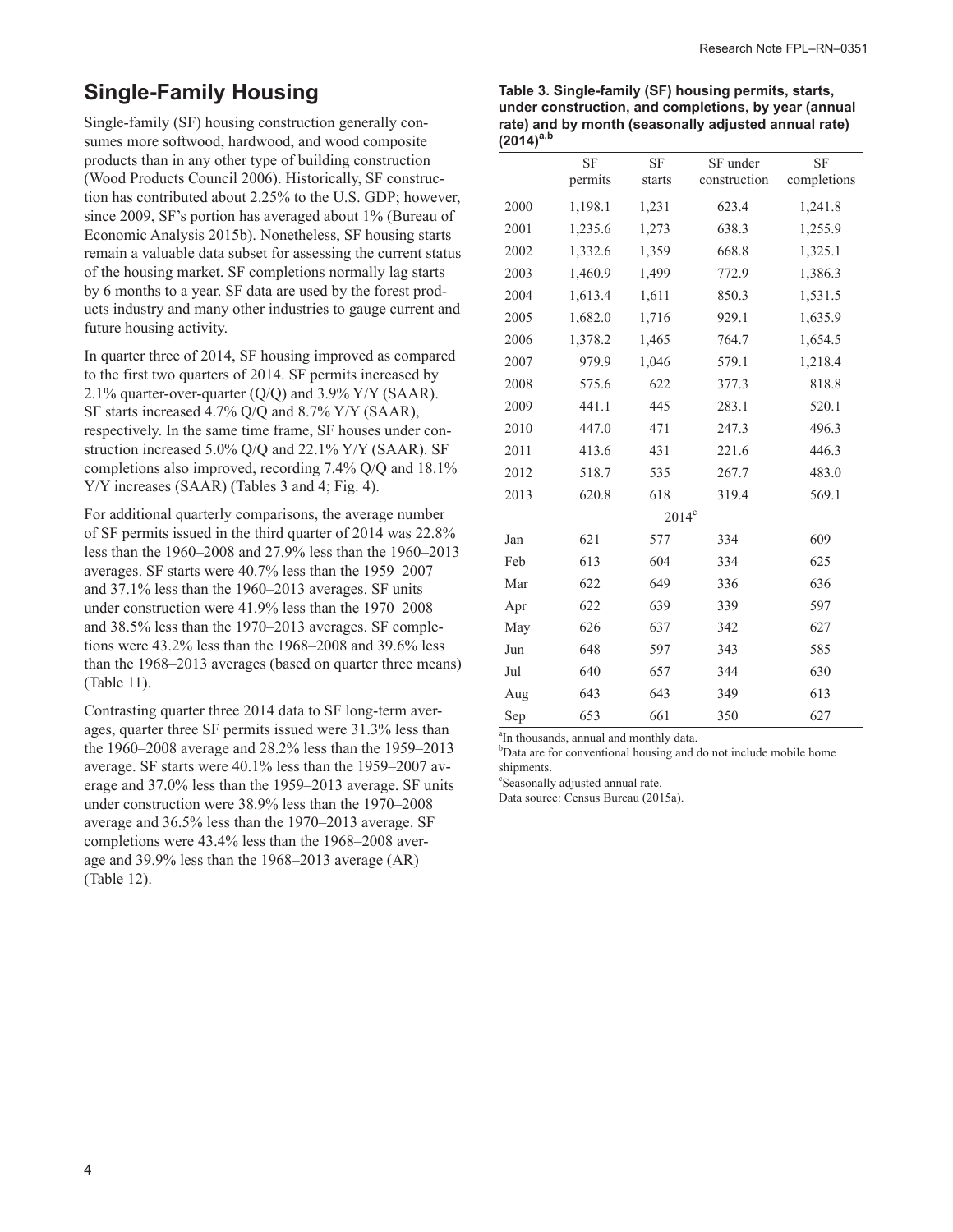

**Figure 4. Total single-family housing permits, starts, under construction, and completions, 2000–2014, in thousands. Seasonally adjusted annual rates for Q3, 2014. Data source: Census Bureau (2015a).**

|                       | 2014<br>3-month<br>running average | Change<br>quarter-over-quarter<br>$(\% )$ | 2013<br>3-month<br>running average | Change<br>year-over-year<br>(%) |
|-----------------------|------------------------------------|-------------------------------------------|------------------------------------|---------------------------------|
| SF permits            | 645.3                              | 2.1                                       | 621.3                              | 3.9                             |
| SF starts             | 653.7                              | 4.7                                       | 601.3                              | 8.7                             |
| SF under construction | 347.7                              | 1.9                                       | 319.7                              | 8.8                             |
| SF completions        | 623.3                              | 3.4                                       | 571.0                              | 9.2                             |

**Table 4. Single-family (SF) quarterly and yearly comparisons, quarter three of 2014 and 2013a,b,c**

<sup>a</sup>In thousands, annual and monthly data.

<sup>b</sup>Data are for conventional housing and do not include mobile home shipments.

c Seasonally adjusted annual rate.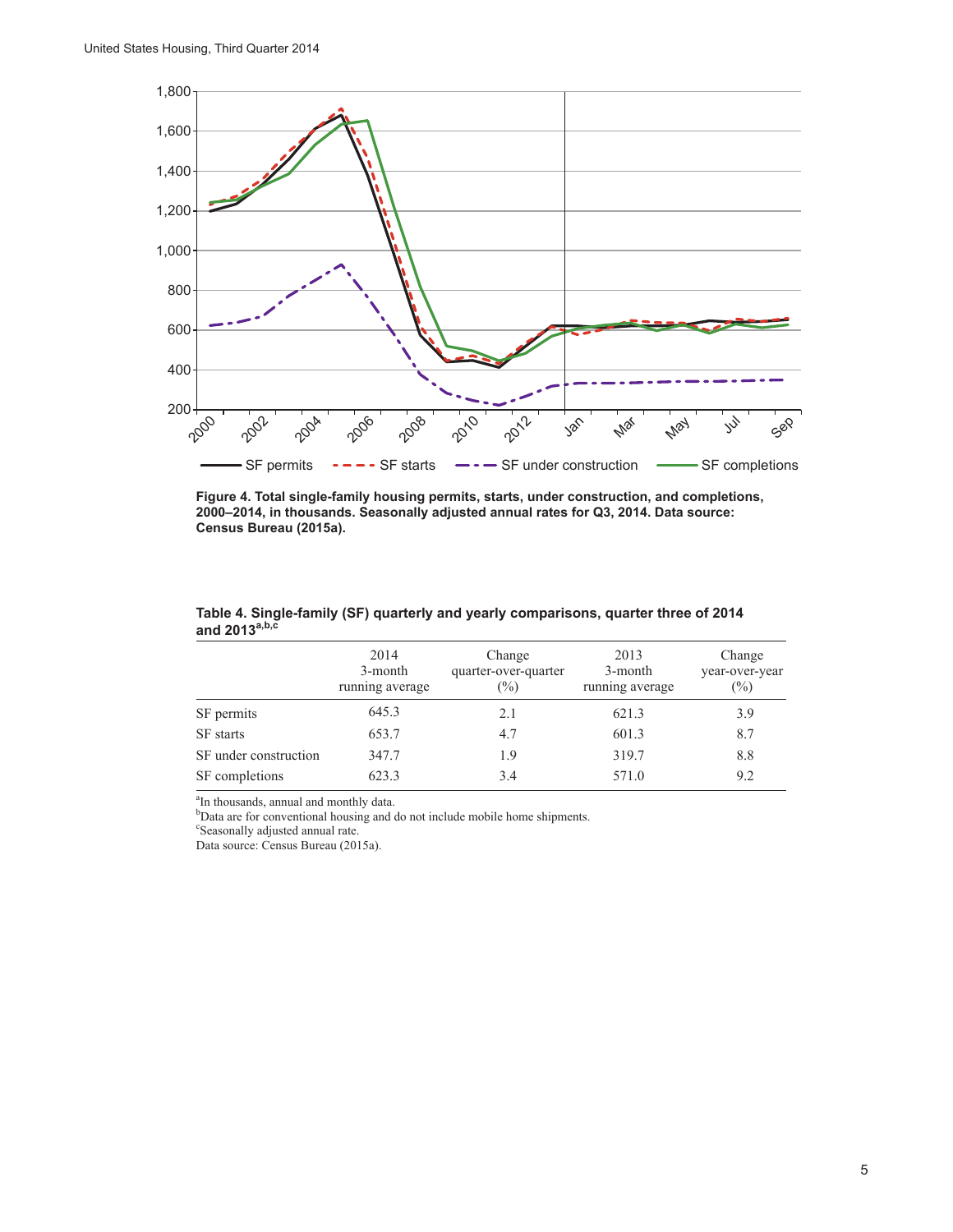### **Multifamily Housing**

In the third quarter of 2014, MF permits continued to provide stability to the housing construction sector as all facets of MF housing improved on a year-over-year basis. MF issued permits declined 2.4% Q/Q and increased 10.5% Y/Y (SAAR). MF starts increased 4.4% Q/Q and 33.3% Y/Y (SAAR). MF housing under construction increased 7.7% Q/Q and 35.1% Y/Y (SAAR). MF completions increased 17.7% Q/Q and 44.0% Y/Y (SAAR) (Tables 5 and 6; Fig. 5).

For additional comparison, the average number of MF permits issued in the third quarter of 2014 was 18.6% less than the 1960–2007 average and 15.8% less than the 1960–2013 average. MF starts were 14.8% less than the 1959–2008 average and 10.2% less than the 1959–2013 average. MF units under construction were 58.3% greater than the 1970–2008 average and 14.9% greater than the 1970–2013 average. MF completions were 35.3% less than the 1968–2008 average and 31.0% less than the 1968–2013 average (based on quarter three means) (Table 11).

Comparing quarter three averages to historical annual averages, MF issued permits were 18.6% less than the 1959– 2008 average and 14.5% less than the 1959–2013 average. MF starts were 16.2% less than the 1959–2008 average and 11.1% less than the 1959–2013 average. MF units under construction were 9.5% greater than the 1970–2008 average and 12.2% greater than the 1970–2013 average. MF completions were 34.6% less than the 1968–2008 average and 30.3% less than the 1968–2013 average (AR) (Table 12).

#### **Table 5. Multifamily (MF) housing permits, starts, under construction, and completions, by year (annual rate) and by month (seasonally adjusted annual rate) (2014)a,b**

|      | MF      | MF             | MF under     | <b>MF</b>   |
|------|---------|----------------|--------------|-------------|
|      | permits | starts         | construction | completions |
| 2000 | 394.2   | 338            | 310.4        | 334         |
| 2001 | 401.1   | 329            | 321.0        | 332         |
| 2002 | 415.1   | 346            | 332.3        | 315         |
| 2003 | 428.3   | 349            | 368.6        | 323         |
| 2004 | 456.6   | 345            | 386.8        | 292         |
| 2005 | 473.3   | 353            | 426.8        | 310         |
| 2006 | 460.7   | 336            | 440.2        | 296         |
| 2007 | 418.5   | 309            | 445.9        | 325         |
| 2008 | 329.8   | 284            | 403.7        | 284         |
| 2009 | 141.8   | 109            | 212.3        | 301         |
| 2010 | 157.0   | 116            | 163.8        | 274         |
| 2011 | 197.1   | 178            | 196.2        | 155         |
| 2012 | 267.7   | 245            | 264.9        | 166         |
| 2013 | 370.0   | 307            | 369.3        | 195         |
|      |         | $2014^{\circ}$ |              |             |
| Jan  | 381     | 311            | 379          | 238         |
| Feb  | 417     | 347            | 382          | 247         |
| Mar  | 439     | 314            | 389          | 275         |
| Apr  | 452     | 400            | 404          | 229         |
| May  | 391     | 349            | 412          | 276         |
| Jun  | 385     | 330            | 425          | 212         |
| Jul  | 401     | 422            | 446          | 231         |
| Aug  | 397     | 306            | 444          | 292         |
| Sep  | 400     | 365            | 446          | 321         |

<sup>a</sup>In thousands, annual and monthly data.

b Data are for conventional housing and do not include mobile home shipments.

c Seasonally adjusted annual rate.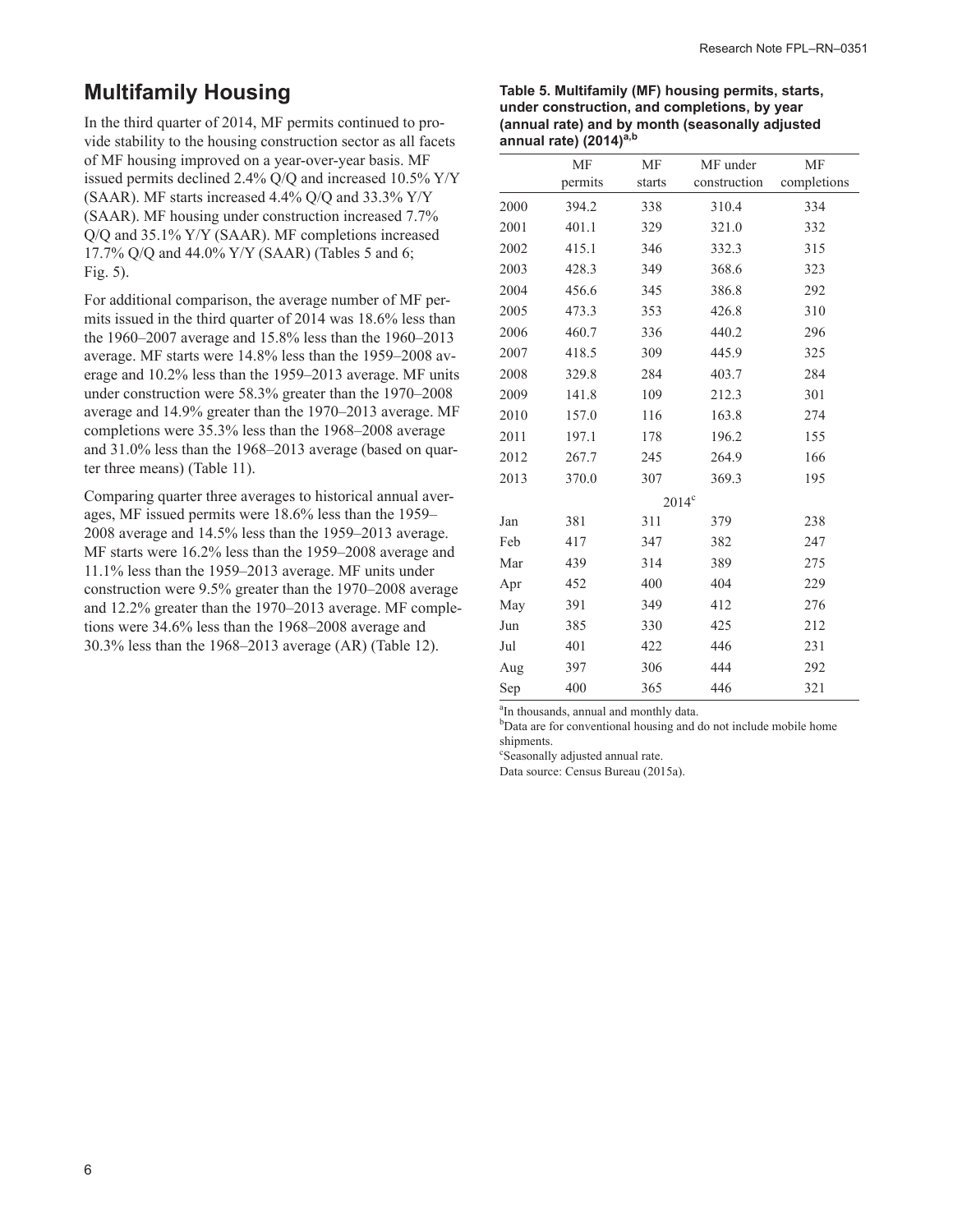

**Figure 5. Total multifamily housing permits, starts, under construction, and completions, 2000–2014, in thousands. Seasonally adjusted annual rates for Q3, 2014. Data source: Census Bureau (2015a).**

|                       | 2014<br>3-month<br>running average | Change<br>quarter-over-quarter<br>$\binom{0}{0}$ | 2013<br>3-month<br>running average | Change<br>year-over-year<br>$(\%)$ |
|-----------------------|------------------------------------|--------------------------------------------------|------------------------------------|------------------------------------|
| MF permits            | 399.3                              | $-2.4$                                           | 361.3                              | 10.5                               |
| MF starts             | 375.3                              | 4.4                                              | 281.7                              | 33.3                               |
| MF under construction | 445.3                              | 7.7                                              | 329.7                              | 35.1                               |
| MF completions        | 281.3                              | 17.7                                             | 195.3                              | 44.0                               |

**Table 6. Multifamily (MF) quarterly and yearly comparisons, quarter three of 2014 and 2013a,b,c**

<sup>a</sup>In thousands, annual and monthly data.

<sup>b</sup>Data are for conventional housing and do not include mobile home shipments.

c Seasonally adjusted annual rate.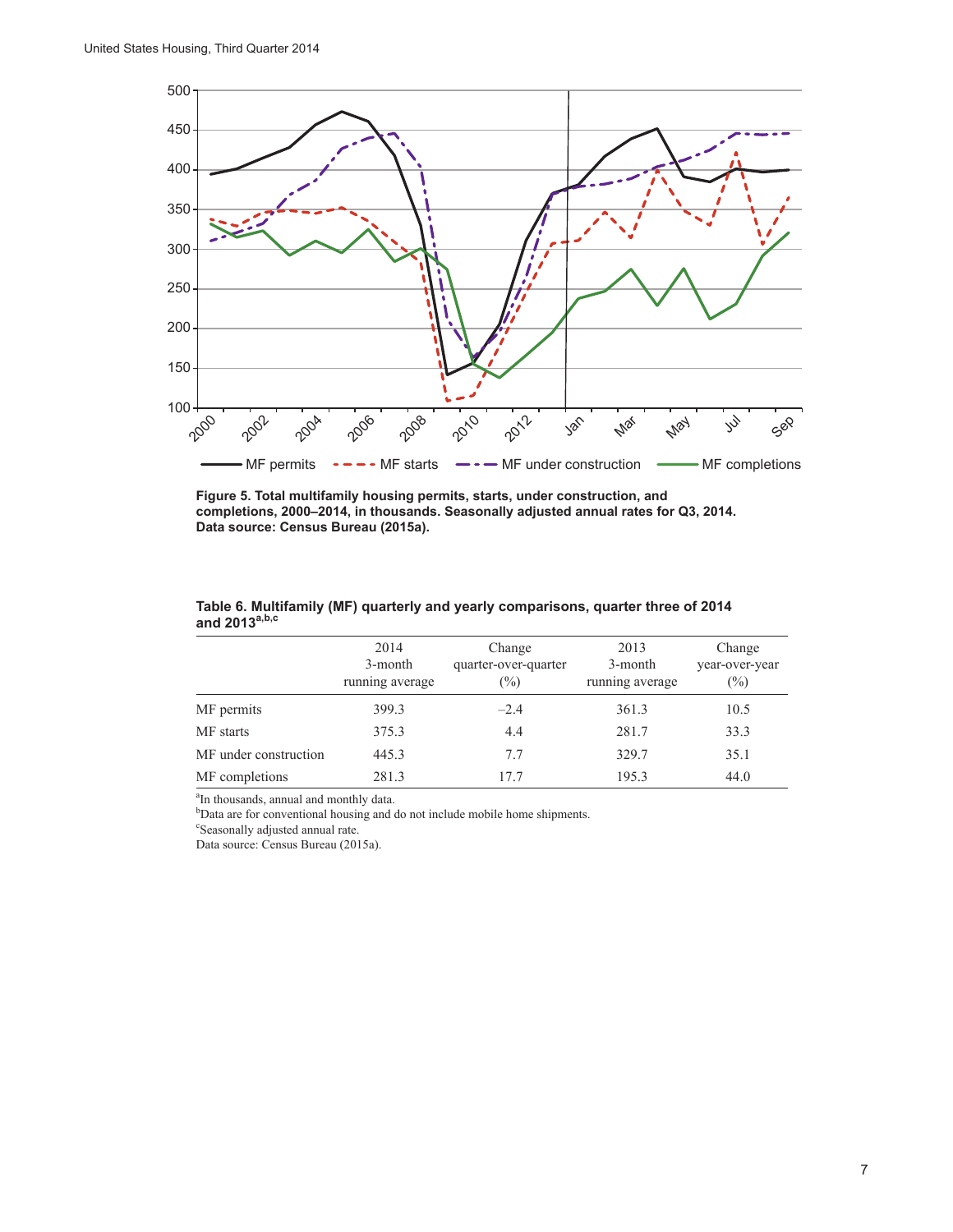#### **House Sales**

New and existing house sales, in addition to other housing indicators, are important for the entirety of the forest products industry, and they provide an indirect metric for assessing the overall U.S. economy. Historically, new house sales are about 10% of house sales.

Typically, new housing is a critical market for the forest products industry because new houses utilize substantially more softwoods and wood composites (in the framing structure and subfloor) and hardwoods (in flooring, cabinets, and mouldings) than the residential renovation and multifamily subsectors.

New house sales in the third quarter of 2014 improved; new house sales increased 3.2% Q/Q and 13.9% Y/Y (SAAR) (Tables 7 and 8; Fig. 6). For additional comparison, the average number of new house sales in the third quarter of 2014 was 37.0% less than the 1963–2007 average and 33.5% less than the 1963–2013 average (based on quarter three means). Comparing quarter three new house sales to respective longterm averages, analysis results indicate that new house sales were 37.1% less than the 1963–2007 average and 33.5% less than the 1963–2013 average (AR).

Existing house sales provide insight to the current housing market and are important for the home improvement industry and, by extension, the forest products industry. On average, existing sales are about 90% of sales but tend to have less economic impact from a wood products utilization perspective. In the third quarter, existing sales increased 3.5% Q/Q and decreased 5.0% Y/Y basis (SAAR) (Tables 7 and 8; Fig. 6) (National Association of Realtors 2015).

For further comparison, the average number of existing house sales in the third quarter was 9.2% less than the 1999–2007 average and 0.5% greater than the 1999–2013 average (based on quarter three means) (Table 11). Comparing quarter three existing house sales data to long-term annual averages, analysis results indicate that existing house sales were 9.4% less than the 1999–2007 average and 0.4% greater than the 1999–2013 average (AR) (Table 12).

| Table 7. New and existing house sales,                  |
|---------------------------------------------------------|
| by year (annual rate) and by month                      |
| (seasonally adjusted annual rate) (2014) <sup>a,b</sup> |

|      | New house sales | Existing house sales |  |  |
|------|-----------------|----------------------|--|--|
| 2000 | 877             | 5,173                |  |  |
| 2001 | 908             | 5,333                |  |  |
| 2002 | 973             | 5,631                |  |  |
| 2003 | 1,086           | 6,176                |  |  |
| 2004 | 1,203           | 6,778                |  |  |
| 2005 | 1,283           | 7,076                |  |  |
| 2006 | 1,051           | 6,478                |  |  |
| 2007 | 776             | 5,040                |  |  |
| 2008 | 485             | 4,110                |  |  |
| 2009 | 375             | 4,340                |  |  |
| 2010 | 323             | 4,190                |  |  |
| 2011 | 306             | 4,260                |  |  |
| 2012 | 368             | 4,660                |  |  |
| 2013 | 429             | 5,090                |  |  |
|      | $2014^{\circ}$  |                      |  |  |
| Jan  | 442             | 4,670                |  |  |
| Feb  | 417             | 4,660                |  |  |
| Mar  | 410             | 4,700                |  |  |
| Apr  | 410             | 4,750                |  |  |
| May  | 457             | 4,900                |  |  |
| Jun  | 408             | 5,010                |  |  |
| Jul  | 403             | 5,070                |  |  |
| Aug  | 454             | 5,000                |  |  |
| Sep  | 459             | 5,100                |  |  |

<sup>a</sup>In thousands, annual and monthly data

<sup>b</sup>Data are for conventional housing and do not include mobile home shipments.

c Seasonally adjusted annual rate.

Data sources: Census Bureau (2015b), National Association of Realtors (2015).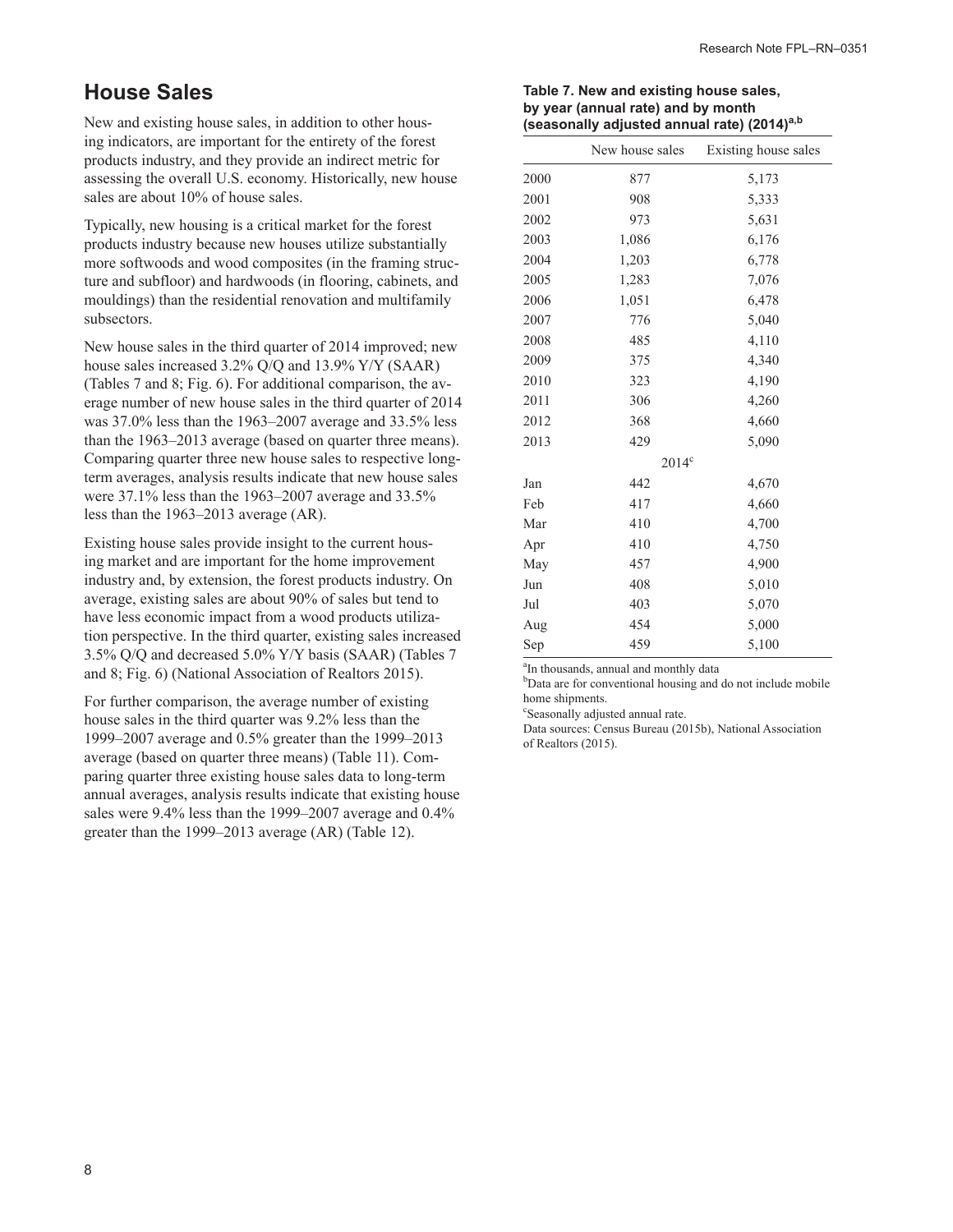

**Figure 6. New (right-hand axis) and existing (left-hand axis) house sales, 2000–2014, in thousands. Seasonally adjusted annual rates for Q3, 2014. Data sources: Census Bureau (2015b), National Association of Realtors (2015).**

|                | 2014<br>3-month<br>running average | Change<br>quarter-over-quarter<br>(%) | 2013<br>3-month<br>running average | Change<br>year-over-year<br>$(\%)$ |
|----------------|------------------------------------|---------------------------------------|------------------------------------|------------------------------------|
| New sales      | 438.7                              | 3.2                                   | 385.0                              | 13.9                               |
| Existing sales | 5,056.7                            | 3.5                                   | 5,323.3                            | $-5.0$                             |

#### **Table 8. New and existing house sales, quarterly and yearly comparisons, quarter three of 2014 and 2013a,b,c**

<sup>a</sup>In thousands, annual and monthly data.

<sup>b</sup>Data are for conventional housing and do not include mobile home shipments.

c Seasonally adjusted annual rate.

Data sources: Census Bureau (2015a), National Association of Realtors (2015).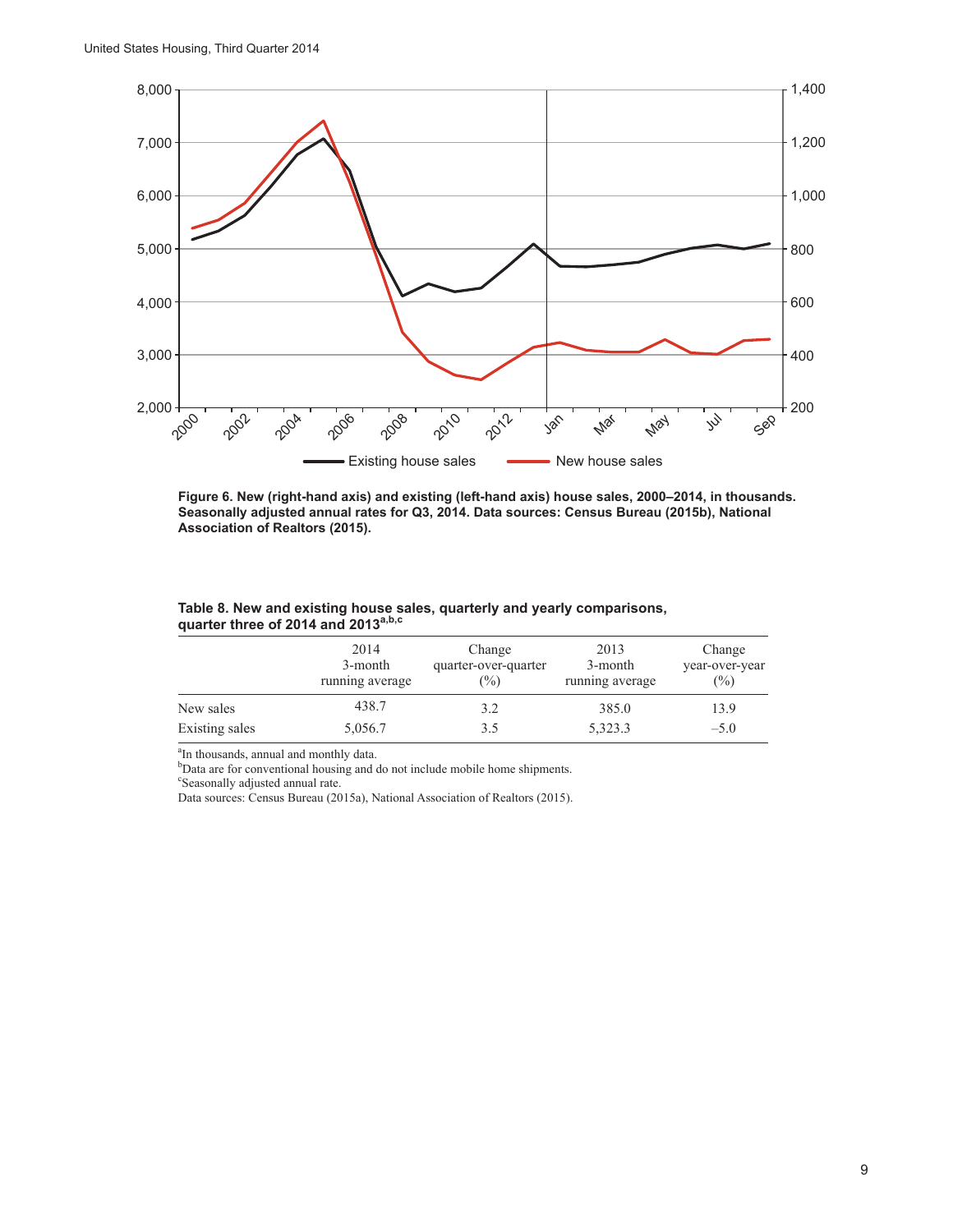#### **Residential Construction Spending**

Private residential construction (PRC) spending is important to assessing the overall condition of the housing market and is used in computing the U.S. GDP. In 2014 quarter three, PRC recorded a 0.7% decrease, SF expenditures rose 2.3%, MF spending increased 6.7%, and improvement expenditures decreased 9.0% on a Q/Q basis (SAAR). On a Y/Y basis, PRC recorded a 2.7% decrease, SF expenditures rose 10.6%, MF spending increased a robust 36.3%, and improvement expenditures decreased 29.1% (SAAR) (Tables 9 and 10; Fig. 7). Note that the U.S. Census Bureau does not directly report remodeling expenditures, and thus these outlays are interpolated.

For additional quarter three comparisons, PRC spending was 10.4% less than the 1993–2007 average and 12.7% greater than the 2008–2013 average. Single-family expenditures were 23.6% less than the 1993–2007 average and 31.7% greater than the 2008–2013 average. MF spending was 42.3% greater than the 1993–2008 average and 68.9% greater than the 2008–2013 average. Improvement expenditures were 7.7% greater than the 1993–2007 average and 20.0% less than the 2008–2013 average (based on quarter three means) (Table 11) (Census Bureau. 2015f).

On an annualized basis, 2014 PRC was 11.4% less than the 1993–2013 average. Single-family expenditures were 24.4% less than the 1993–2013 average. MF spending was 39.5% greater than the 1993–2013 average. Improvement expenditures were 6.5% greater than the 1993–2013 average (all AR) (Table 12).

*Quarterly comparisons made on an inflation-adjusted basis* — PRC spending was 63.2% of the 1993–2007 average, 0.8% more than the 2008–2013 average, and 71.7% of the 1993–2013 average. SF spending was 93.1% of the 1993–2007 average, 18.0% more than the 2008–2013 average, and 65.2% of the 1993–2013 average. MF spending was 3.8% greater than the 1993–2008 average, 50.7% greater than the 2009–2013 average, and 13.3% greater than the 1993–2013 average. Improvement spending was 75.6% of the 1993–2007 average, 71.4% of the 2008–2013 average, and 74.2% of the 1993–2013 average (all on a quarterly one basis) (Table 11).

*Inflation-adjusted annual contrasts* — PRC spending was 63.4% of the 1993–2007 average and 71.7% of the 1993– 2013 average. SF spending was 93.5% of the 1993–2007 average and 65% of the 1993–2013 average. MF spending was 101.4% greater than the 1993–2008 average and 112.6% greater than the 1993–2013 average. Improvement spending was 75.7% of the 1993–2007 average and 74.5% of the 1993–2013 average (AR basis) (Table 12).



**Figure 7. Construction spending, in millions of dollars, for total private residential, single-family, multifamily, and improvement spending, 2000–2014. SF, MF, and IS (left-hand axis); private residential spending (right-hand axis). Seasonally adjusted annual rates for Q3, 2014. Data sources: Census Bureau (2015c,d).**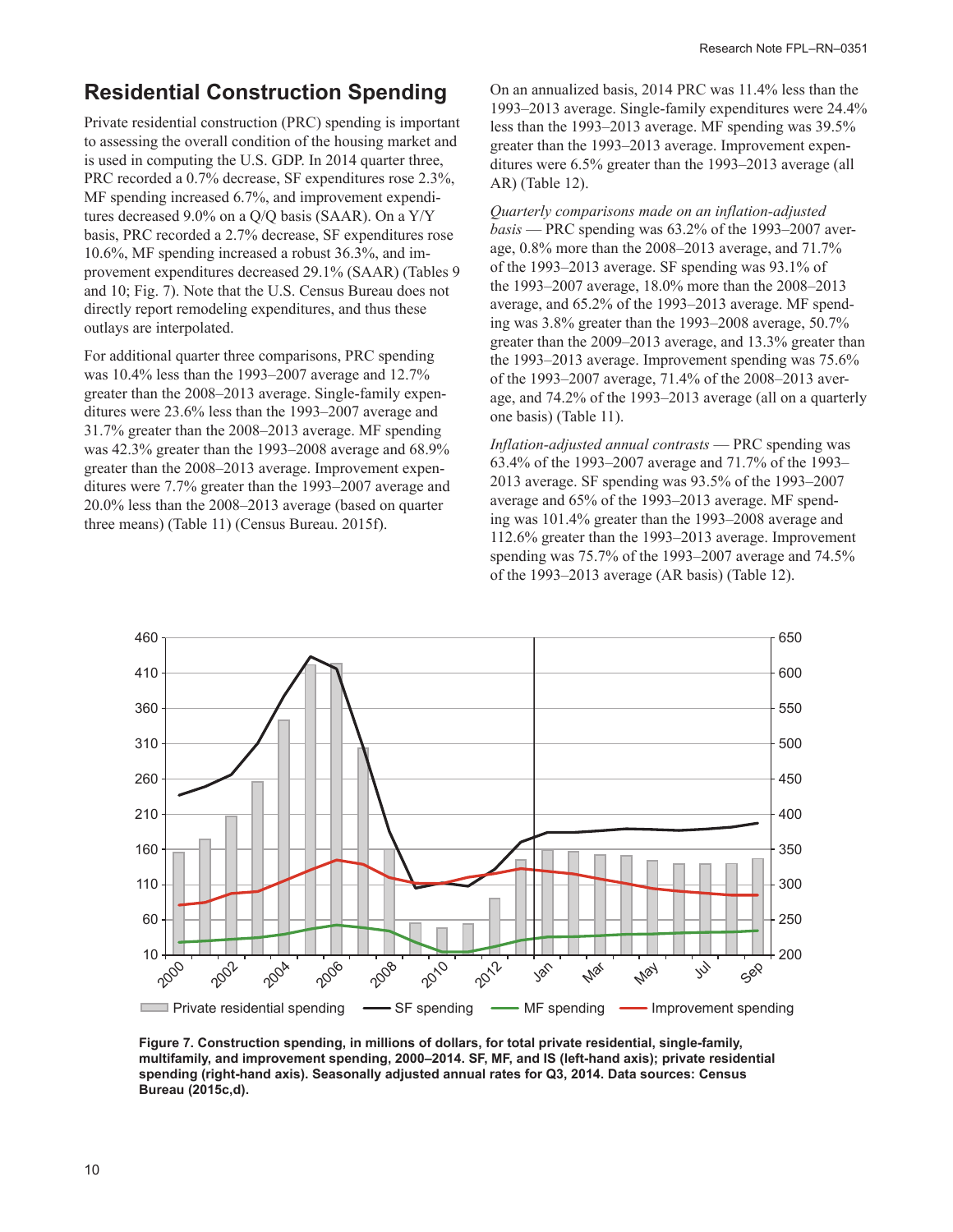|      | Private residential<br>spending <sup>c</sup> |                       |          | SF spending         |          | MF spending |          | Improvement<br>spending |
|------|----------------------------------------------|-----------------------|----------|---------------------|----------|-------------|----------|-------------------------|
|      | $\mbox{Reported}^d$                          | Adjusted <sup>e</sup> | Reported | Adjusted            | Reported | Adjusted    | Reported | Adjusted                |
| 2000 | 346.1                                        | 506.8                 | 236.8    | 315.4               | 28.3     | 41.4        | 81.1     | 118.7                   |
| 2001 | 364.4                                        | 509.4                 | 249.1    | 316.7               | 30.3     | 42.4        | 85.0     | 118.9                   |
| 2002 | 396.7                                        | 541.2                 | 265.9    | 329.9               | 33.0     | 45.0        | 97.9     | 133.5                   |
| 2003 | 446.0                                        | 580.9                 | 310.6    | 367.9               | 35.1     | 45.7        | 100.3    | 130.7                   |
| 2004 | 532.9                                        | 648.6                 | 377.6    | 417.9               | 39.9     | 48.6        | 115.4    | 140.5                   |
| 2005 | 611.9                                        | 695.0                 | 433.5    | 447.8               | 47.3     | 53.7        | 131.1    | 148.9                   |
| 2006 | 613.7                                        | 658.7                 | 416.0    | 406.0               | 52.8     | 56.7        | 144.9    | 155.5                   |
| 2007 | 493.2                                        | 522.5                 | 305.2    | 294.0               | 49.0     | 51.9        | 139.1    | 147.4                   |
| 2008 | 350.3                                        | 376.5                 | 185.8    | 181.6               | 44.3     | 47.7        | 120.1    | 129.2                   |
| 2009 | 245.9                                        | 264.4                 | 105.3    | 106.7               | 28.5     | 30.7        | 112.0    | 120.4                   |
| 2010 | 238.8                                        | 266.1                 | 112.6    | 114.5               | 14.7     | 16.4        | 111.6    | 124.3                   |
| 2011 | 244.1                                        | 273.0                 | 108.2    | 109.2               | 15.0     | 16.8        | 120.9    | 135.2                   |
| 2012 | 280.6                                        | 311.4                 | 132.0    | 132.0               | 22.5     | 25.0        | 126.1    | 139.9                   |
| 2013 | 335.4                                        | 368.7                 | 170.8    | 162.6               | 31.5     | 34.6        | 133.1    | 146.4                   |
|      |                                              |                       |          | $2014$ <sup>f</sup> |          |             |          |                         |
| Jan  |                                              | 349.1                 |          | 184.1               |          | 36.0        |          | 129.0                   |
| Feb  |                                              | 346.4                 | 184.2    |                     | 36.6     |             | 125.6    |                         |
| Mar  |                                              | 342.6                 |          | 186.7<br>37.8       |          |             | 118.2    |                         |
| Apr  | 341.1                                        |                       |          | 189.5               | 40.0     |             | 111.6    |                         |
| May  |                                              | 333.5                 | 188.3    |                     | 40.4     |             | 104.9    |                         |
| Jun  |                                              | 329.5                 |          | 186.9               | 41.7     |             | 100.9    |                         |
| Jul  |                                              | 329.5                 |          | 188.7               | 42.6     |             |          | 98.3                    |
| Aug  |                                              | 330.2                 |          | 191.9               |          | 42.9        |          | 95.2                    |
| Sep  |                                              | 337.1                 |          | 197.2               |          | 44.8        |          | 95.2                    |

| Table 9. Construction spending for total private residential spending, single-family (SF), multifamily (MF), |  |  |
|--------------------------------------------------------------------------------------------------------------|--|--|
| and improvements by year (annual rate) and by month (seasonally adjusted annual rate) (2014) <sup>a, p</sup> |  |  |

<sup>a</sup>In millions of dollars, annual and monthly data.

<sup>b</sup>Data are for conventional housing and do not include mobile home shipments.

<sup>e</sup>Private residential spending = Single-family + Multifamily + Improvement.<br><sup>d</sup>As provided by the Census Bureau's Survey of Construction.

e Seasonally adjusted annual rate. f Annual spending estimated adjusted for the third quarter of 2014.

Data source: Census Bureau (2015c).

| $\frac{1}{2}$ and $\frac{1}{2}$ and $\frac{1}{2}$ and $\frac{1}{2}$ and $\frac{1}{2}$ are $\frac{1}{2}$ and $\frac{1}{2}$ and $\frac{1}{2}$ and $\frac{1}{2}$ and $\frac{1}{2}$ and $\frac{1}{2}$ and $\frac{1}{2}$ and $\frac{1}{2}$ and $\frac{1}{2}$ and $\frac{1}{2}$ and $\frac{1}{2}$ a |                                    |                                          |                                    |                                 |  |  |
|-----------------------------------------------------------------------------------------------------------------------------------------------------------------------------------------------------------------------------------------------------------------------------------------------|------------------------------------|------------------------------------------|------------------------------------|---------------------------------|--|--|
|                                                                                                                                                                                                                                                                                               | 2014<br>3-month<br>running average | Change<br>quarter-over-quarter<br>$(\%)$ | 2013<br>3-month<br>running average | Change<br>year-over-year<br>(%) |  |  |
| Private residential <sup>d</sup>                                                                                                                                                                                                                                                              | 332.2                              | $-0.7$                                   | 341.6                              | $-2.7$                          |  |  |
| Single-family                                                                                                                                                                                                                                                                                 | 195.6                              | 2.3                                      | 174.1                              | 10.6                            |  |  |
| Multifamily                                                                                                                                                                                                                                                                                   | 43.4                               | 6.7                                      | 31.8                               | 36.3                            |  |  |
| Improvement                                                                                                                                                                                                                                                                                   | 96.2                               | $-9.0$                                   | 135.7                              | $-29.1$                         |  |  |

|  |  |  | Table 10. Construction expenditure comparisons, quarter three of 2014 and 2013 <sup>a,b,c</sup> |  |  |  |
|--|--|--|-------------------------------------------------------------------------------------------------|--|--|--|
|--|--|--|-------------------------------------------------------------------------------------------------|--|--|--|

<sup>a</sup>In millions of dollars, annual and monthly data.

<sup>a</sup>In millions of dollars, annual and monthly data.<br><sup>b</sup>Data are for conventional housing and do not include mobile home shipments.

c Seasonally adjusted annual rate.

<sup>d</sup>Private residential spending = Single-family + Multifamily + Improvement.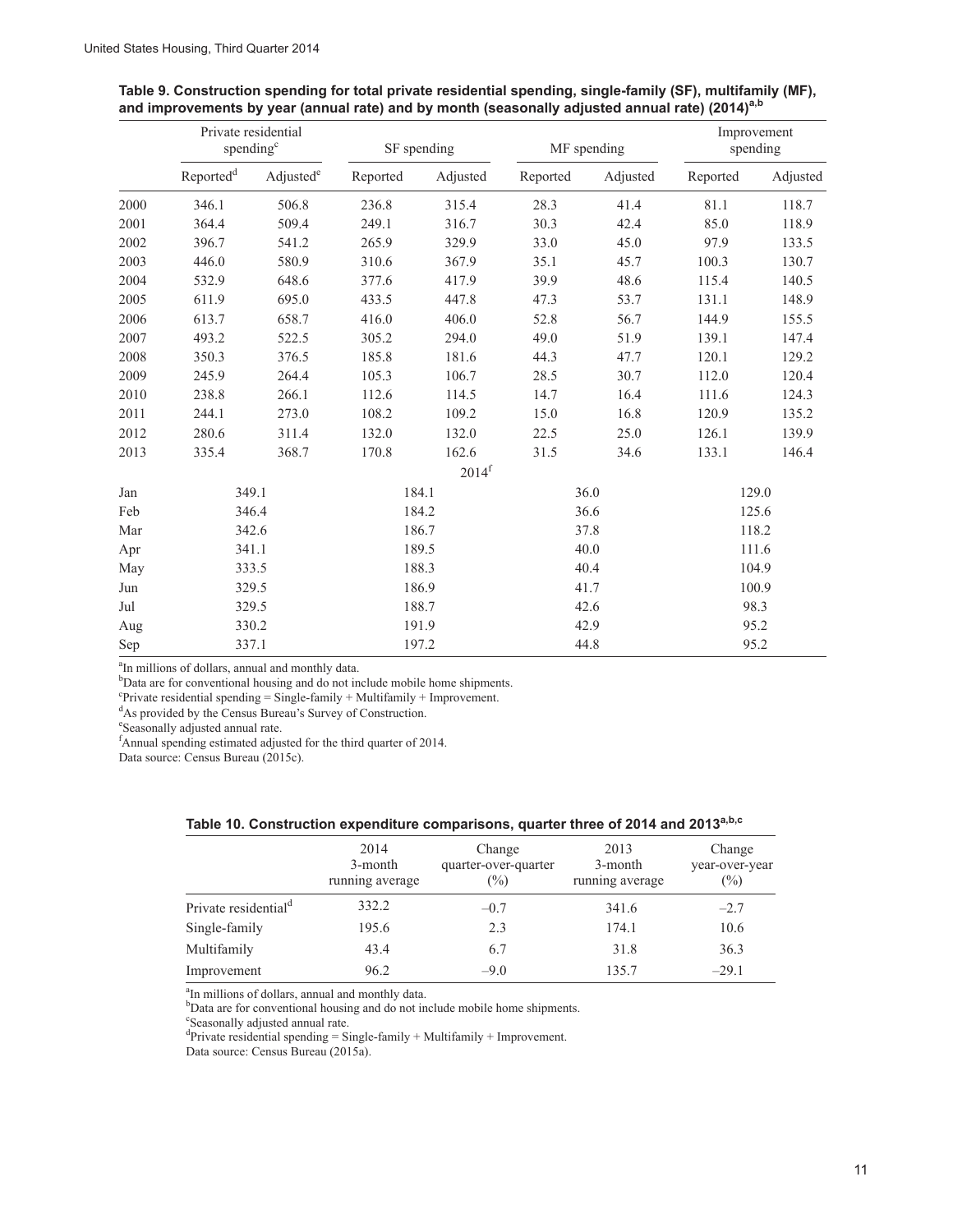## **Housing as a Component of GDP**

As an important component of the U.S. GDP and overall economy, housing is typically valued by two discrete means. The National Association of Homebuilders defines housing's contribution to the GDP as follows: "1) private residential investment and 2) consumption spending of housing services. Residential investment includes construction of new single-family and multifamily structures, residential remodeling, manufactured home production, and brokers' fees. Consumption spending on housing services includes gross rents (which includes utilities) paid by renters and owners' imputed rent (an estimate of how much it would cost to rent owner-occupied units), and utility payments. Historically, residential investment has averaged roughly 5% of GDP, whereas housing services have averaged between 12% and 13%, for a combined 17% to 19% of GDP. These shares tend to vary during business cycles" (National Association of Homebuilders 2015) (Fig. 8).

Although these are direct measures of housing's economic impact, these estimates unintentionally mask the influence of housing construction on allied economic networks. First, in the early stages of a business cycle recovery, residential construction stimulates about 20% of all economic growth. Second, construction is credited with influencing local government revenue, engenders substantial employment (in recent decades, in the millions), increases building materials and home furnishings purchases, and enhances the consumer wealth effect (Lascelles 2012). Banking, mortgage finance, and the financial sector also are components of the housing economy.

In the third quarter of 2014, housing construction's aggregate share of U.S. GDP remained less than its historical range. In quarter three, it was estimated that housing comprised 15.3% of the U.S. GDP (residential fixed investment was 3.1% and housing services were 12.2%) (Fig. 8) (Bureau of Economic Analysis 2015b, National Association of Homebuilders 2015).



**Figure 8. Contribution of housing to GDP, in percentage of total GDP, 1975–2014. Seasonally adjusted annual rates for Q3, 2014. Data sources: Bureau of Economic Analysis (2015b), National Association of Homebuilders (2015).**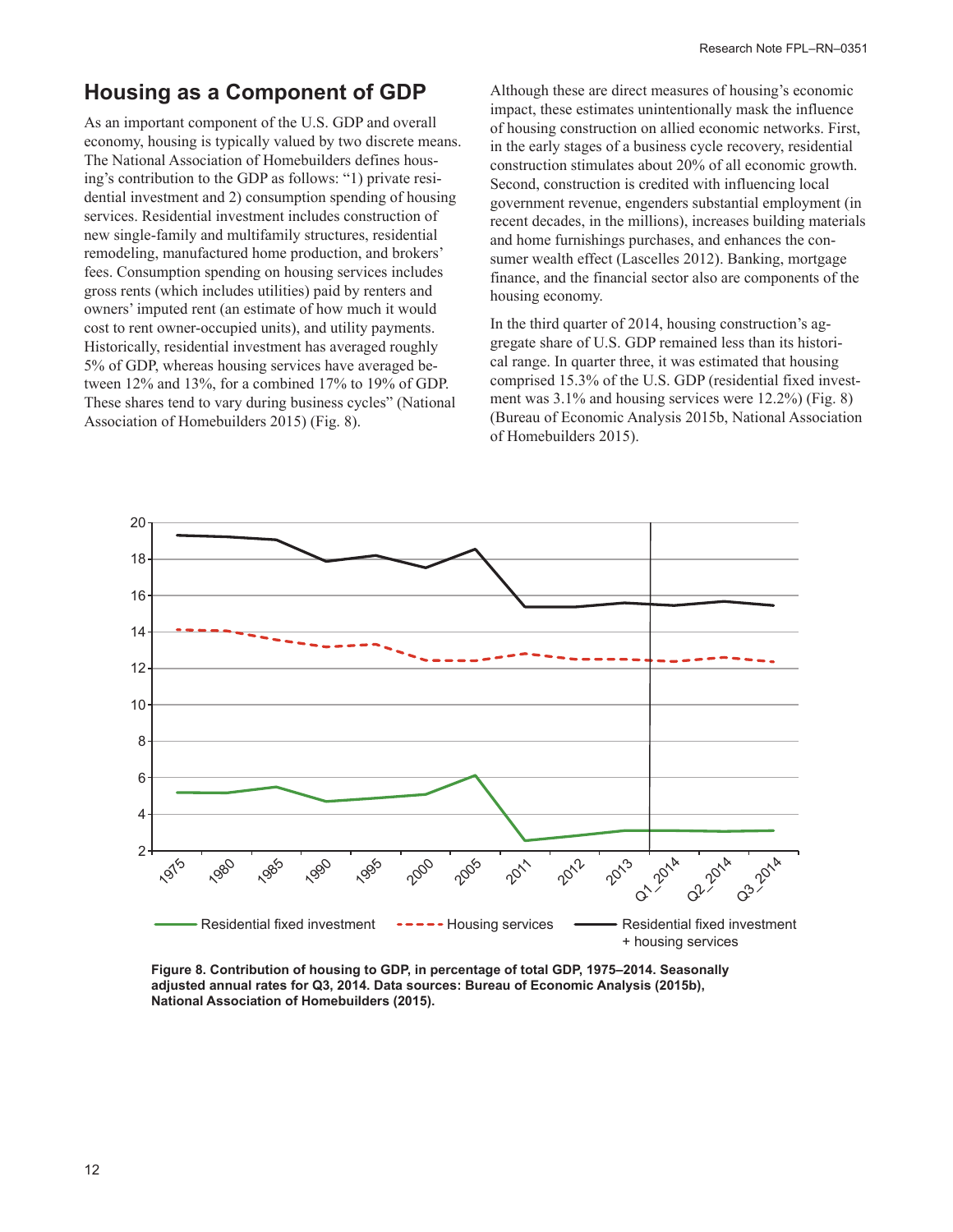|  |  |  |  | Table 11. Third quarter construction averages <sup>a,b,c,d</sup> |
|--|--|--|--|------------------------------------------------------------------|
|--|--|--|--|------------------------------------------------------------------|

|                                           |             |           | Quarter 3             |                   |           |                       |
|-------------------------------------------|-------------|-----------|-----------------------|-------------------|-----------|-----------------------|
|                                           | Time period | Quarter 3 | 2014                  | Time period       | Quarter 3 |                       |
| Total permits                             | 1960-2008   | 1,434.5   | 1,044.7               | 1960-2013         | 1,369.4   |                       |
| <b>Total</b> starts                       | 1959-2007   | 1,546.6   | 1,029.0               | 1959-2013         | 1,456.3   |                       |
| Total under construction                  | 1970-2008   | 1,004.9   | 793.0                 | 1970-2013         | 952.7     |                       |
| Total completions                         | 1968-2008   | 1,532.7   | 904.7                 | 1968-2013         | 1,440.5   |                       |
| SF permits                                | 1960-2008   | 936.2     | 645.3                 | 1960-2013         | 895.2     |                       |
| SF starts                                 | 1959-2007   | 1,102.7   | 653.7                 | 1959-2013         | 1,038.6   |                       |
| SF under construction                     | 1970-2008   | 598.9     | 347.7                 | 1970-2013         | 565.1     |                       |
| SF completions                            | 1968-2008   | 1,097.7   | 623.3                 | 1968-2013         | 1,032.8   |                       |
| MF permits                                | 1960-2007   | 502.2     | 399.3                 | 1960-2013         | 474.2     |                       |
| MF starts                                 | 1959-2008   | 440.6     | 375.3                 | 1959-2013         | 417.7     |                       |
| MF under construction                     | 1970-2008   | 406.0     | 445.3                 | 1970-2013         | 387.6     |                       |
| MF completions                            | 1968-2008   | 435.0     | 281.3                 | 1968-2013         | 407.7     |                       |
| New house sales                           | 1963-2007   | 696.2     | 438.7                 | 1963-2013         | 659.3     |                       |
| Existing house sales <sup>e</sup>         | 1999-2007   | 5,862.2   | 5,323.3               | 1999-2013         | 5,297.6   |                       |
|                                           | Time period | Reported  | Adjusted <sup>g</sup> | Time period       | Reported  | Adjusted <sup>g</sup> |
| Private residential spending <sup>f</sup> | 1993-2007   | 376.7     | 524.1                 | 2008-2013         | 280.9     | 311.5                 |
| SF spending                               | 1993-2007   | 255.4     | 355.3                 | 2008-2013         | 134.7     | 149.2                 |
| MF spending                               | 1993-2007   | 90.8      | 126.8                 | 2008-2013         | 120.3     | 133.7                 |
| Improvement spending                      | 1993-2008   | 31.4      | 42.4                  | 2009-2013         | 22.1      | 24.5                  |
|                                           | Time period | Reported  | Adjusted <sup>g</sup> | Quarter 3<br>2014 |           |                       |
| Private residential spending <sup>f</sup> | 1993-2013   | 349.3     | 463.4                 | 332.2             |           |                       |
| SF spending                               |             | 220.9     | 296.4                 | 193.6             |           |                       |
| MF spending                               |             | 99.3      | 128.8                 | 96.2              |           |                       |
| Improvement spending                      |             | 29.2      | 38.2                  | 43.4              |           |                       |

<sup>a</sup>The time periods selected begin with initiation of modern data collection and end with the year generally recognized as the start of the housing crash.

<sup>b</sup>Annualized monthly data, in thousands and in millions of dollars.

c Data are for conventional housing and do not include mobile home shipments.

<sup>d</sup>Average of quarter three monthly data.

e National Association of Realtors (2015); not seasonally adjusted.

 ${}^{f}$ Private residential spending = Single-family + Multifamily + Improvement; in millions.

g Annual spending estimates, adjusted for the third quarter of 2014. BEA, table 1.1.9. Implicit price deflators for gross private domestic investment, residential fixed investment [index numbers, 2009 = 100, seasonally adjusted]; revised June 24, 2015. Data source: Census Bureau (2015a); Bureau of Economic Analysis (2015a).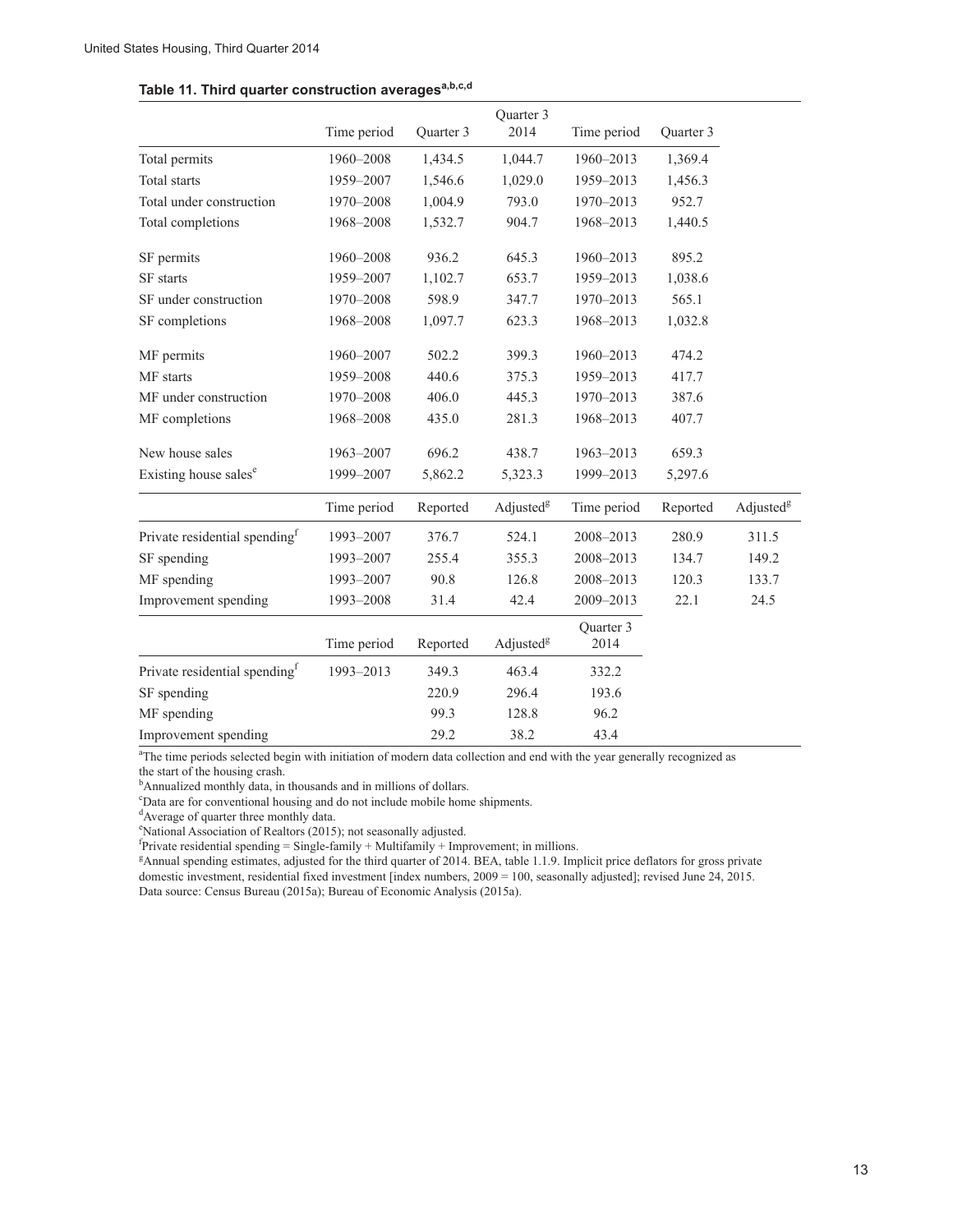| Table 12. Historic annual construction averages <sup>a,b,c</sup> |  |
|------------------------------------------------------------------|--|
|------------------------------------------------------------------|--|

|                                                                                  | Average by time period |                         |                        |                         |                        |
|----------------------------------------------------------------------------------|------------------------|-------------------------|------------------------|-------------------------|------------------------|
|                                                                                  | 1959–2008              | 1969-2008               | 1968–2008              |                         |                        |
| Total permits<br>Total starts<br>Total under construction<br>Total completions   | 1,430.0<br>1,534.1     | 975.7                   | 1,532.0                |                         |                        |
|                                                                                  | 1959-2013              | 1969–2013               | 1968-2013              |                         |                        |
| Total permits<br>Total starts<br>Total under construction<br>Total completions   | 1,366.1<br>1,457.4     | 944.8                   | 1,440.3                |                         |                        |
|                                                                                  | 1959-2008              | 1969-2008               | 1968-2008              |                         |                        |
| SF permits<br>SF starts<br>SF under construction<br>SF completions               | 939.4<br>1,092.2       | 569.1                   | 1,101.8                |                         |                        |
|                                                                                  | 1959-2013              | 1969-2013               | 1968-2013              |                         |                        |
| SF permits<br><b>SF</b> starts<br>SF under construction<br>SF completions        | 898.5<br>1,038.4       | 547.8                   | 1,036.7                |                         |                        |
|                                                                                  | 1959-2008              | 1964-2008               | 1969–2008              | 1968-2008               |                        |
| MF permits<br>MF starts<br>MF under construction<br>MF completions               | 490.7                  | 447.8                   | 406.6                  | 430.1                   |                        |
|                                                                                  | 1959-2013              | 1963-2013               | 1969-2013              | 1968-2013               |                        |
| MF permits<br>MF starts<br>MF under construction<br>MF completions               | 467.1                  | 422.2                   | 397.0                  | 403.6                   |                        |
|                                                                                  | 1963-2007              | 1963-2013               | 1999-2007              | 1999-2013               |                        |
| New house sales<br>Existing house sales <sup>d</sup>                             | 697.1                  | 659.9                   | 5,873.6                | 5,300.8                 |                        |
|                                                                                  | 1993-2007              | Adjustedf               | 1993-2013              | Adjustedf               | Quarter 3<br>2014      |
| Private residential spending <sup>e</sup><br>SF spending<br>Improvement spending | 375.1<br>254.7<br>90.3 | 466.1<br>316.3<br>112.7 | 348.7<br>220.7<br>98.9 | 413.0<br>264.4<br>114.7 | 332.2<br>192.6<br>96.2 |
|                                                                                  | 1993-2008              | Adjusted                | 1993-2013              | Adjusted                | Quarter 3<br>2014      |
| MF spending                                                                      | 31.1                   | 37.5                    | 29.1                   | 33.9                    | 43.4                   |

<sup>a</sup>The time periods selected begin with initiation of modern data collection and end with the year generally recognized

as the start of the housing crash.<br><sup>b</sup>In thousands and in millions of dollars, annual data.<br><sup>c</sup>Data are for conventional bousing and do not include

<sup>c</sup>Data are for conventional housing and do not include mobile home shipments.<br><sup>d</sup>Not seasonally adjusted.

e Private residential spending = Single-family + Multifamily + Improvement; in millions. f Annual spending estimates, adjusted for the fourth quarter of 2014. BEA, table 1.1.9. Implicit price deflators for gross private domestic investment, residential fixed investment [index numbers, 2009 = 100, seasonally adjusted]; revised June 24, 2015.

Data sources: Census Bureau (2015b,c); Bureau of Economic Analysis (2015a).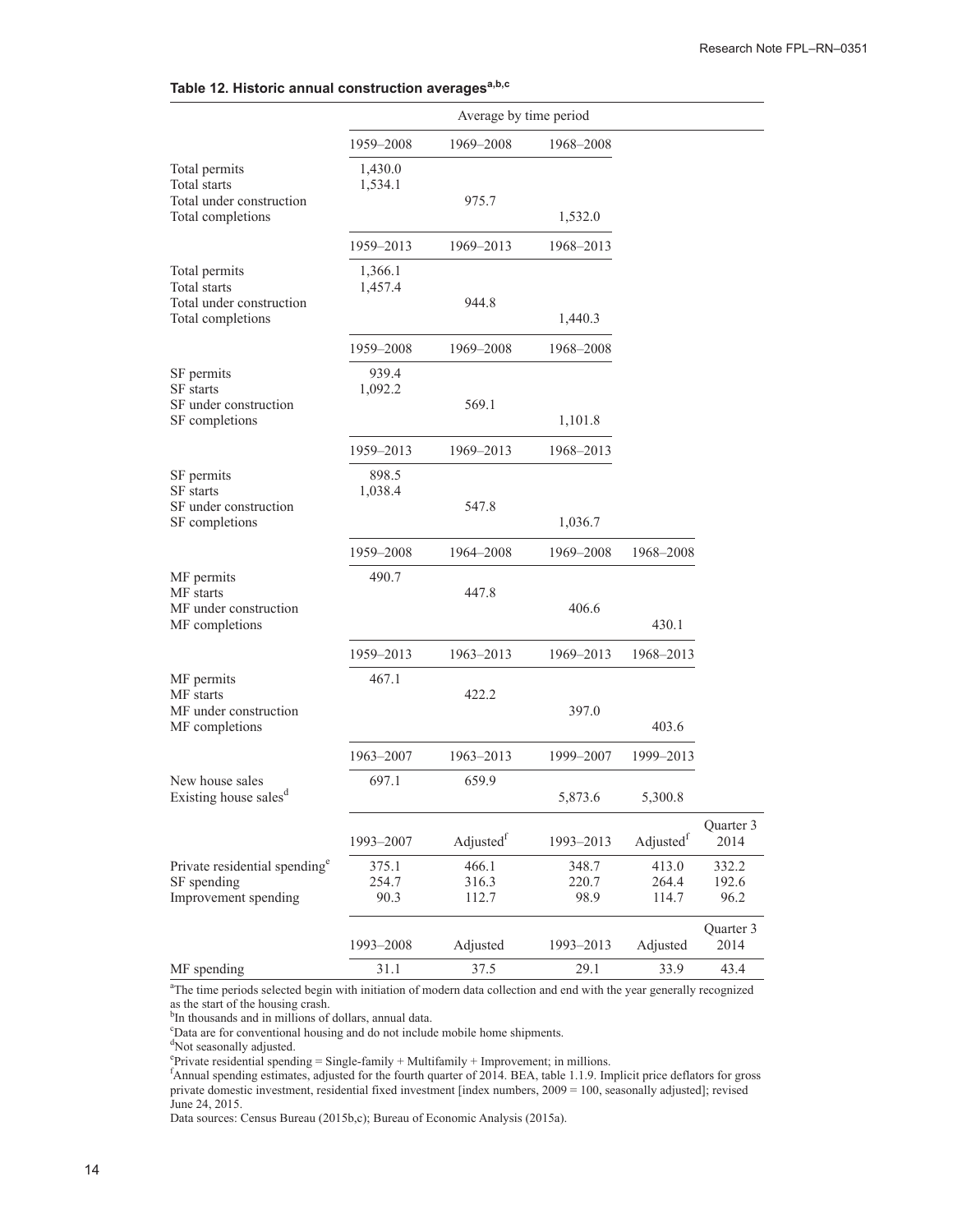### **Literature Cited**

Bureau of Economic Analysis. 2015a. Table 1.1.9. Implicit price deflators for gross domestic product. Washington, DC: U.S. Department of Commerce, Bureau of Economic Analysis. http://www.bea.gov/iTable/iTable.cfm. (Accessed June 24, 2015).

Bureau of Economic Analysis. 2015b. Gross domestic product (GDP). Washington, DC: U.S. Department of Commerce, Bureau of Economic Analysis. http://www.bea.gov/ national/index.htm#gdp. (Accessed June 24, 2015).

Census Bureau. 2015a. New residential construction. Washington, DC: U.S. Department of Commerce, Census Bureau. http://www.census.gov/construction/c30/c30index.html. (Accessed March 31, 2015).

Census Bureau. 2015b. Building permits survey. Washington, DC: U.S. Department of Commerce, Census Bureau. http://www.census.gov/construction/bps/uspermits.html. (Accessed March 31, 2015).

Census Bureau. 2015c. Historical data. Washington, DC: U.S. Department of Commerce, Census Bureau. http://www. census.gov/construction/nrc/historical\_data. (Accessed March 31, 2015).

Census Bureau. 2015d. New residential sales. Washington, DC: U.S. Department of Commerce, Census Bureau. http:// www.census.gov/construction/c30/historical\_data.html. (Accessed March 31, 2015).

Census Bureau. 2015e. Value of construction put in place at a glance. Washington, DC: U.S. Department of Commerce, Census Bureau. Available at http://www.census.gov/construction/nrc/ (Accessed March 31, 2015).

Census Bureau. 2015f. Historical value put in place. Washington, DC: U.S. Department of Commerce, Census Bureau. http://www.census.gov/construction/nrc. (Accessed March 31, 2015).

Howard, J.; McKeever, D. 2014. U.S. forest products annual market review and prospects, 2010–2014. FPL–RN–0331. Madison WI: U.S. Department of Agriculture, Forest Service, Forest Products Laboratory.

Lascelles, E. 2012. Laying a foundation. Toronto, Canada: Royal Bank of Canada Global Asset Management. Economic Compass. Issue 12, January. http://www.phn.com/ portals/0/pdfs/ArticlesandAdvice/EconomicCompass\_12. pdf. (Accessed June 21, 2012).

National Association of Homebuilders. 2015. Housing's contribution to gross domestic product. Washington, DC: National Association of Homebuilders. http://www.nahb. org/generic.aspx?sectionID=784&genericContentID=66226. (Accessed March 6, 2015).

National Association of Realtors. 2015. Existing-home sales data. Washington, DC: National Association of Realtors. http://www.realtor.org/topics/existing-home-sales/data. (Accessed March 12, 2015).

Wood Products Council. 2006. Wood used in new residential construction U.S. and Canada, with comparison to 1995, 1998, and 2003. Tacoma, WA: APA – The Engineered Wood Association. 169 p.

### **Glossary**

**Housing completions**—A house is defined as completed when all finished flooring has been installed (or carpeting if used in place of finished flooring). If the building is occupied before all construction is finished, it is classified as completed at the time of occupancy. In privately owned buildings with two or more housing units, all the units in the buildings are counted as completed when 50% or more of the units are occupied or available for occupancy. Housing completions are estimated for all areas of the United States, regardless of whether permits are required.

**Housing permits**—The approval given by a local jurisdiction to proceed on a construction project. Note that not all areas of the country require a permit for construction.

**Housing starts**—Start of construction occurs when excavation begins for the footings or foundation of a building. All housing units in a multifamily building are defined as being started when this excavation begins. Beginning with data for September 1992, estimates of housing starts include units in structures being totally rebuilt on an existing foundation.

**Housing under construction**—Estimates of housing units started, but not yet completed, are estimated for all areas of the United States, regardless of whether permits are required.

**Seasonally adjusted annual rate**—Seasonal adjustment is the process of estimating and removing seasonal effects from a time series to better reveal certain nonseasonal features such as underlying trends and business cycles. Seasonal adjustment procedures estimate effects that occur in the same calendar month with similar magnitude and direction from year to year. In series whose seasonal effects come primarily from weather, the seasonal factors are estimates of average weather effects for each month.

**Single-family housing**—Dwellings that include fully detached, semidetached (semi-attached, side-by-side), row houses, and townhouses.